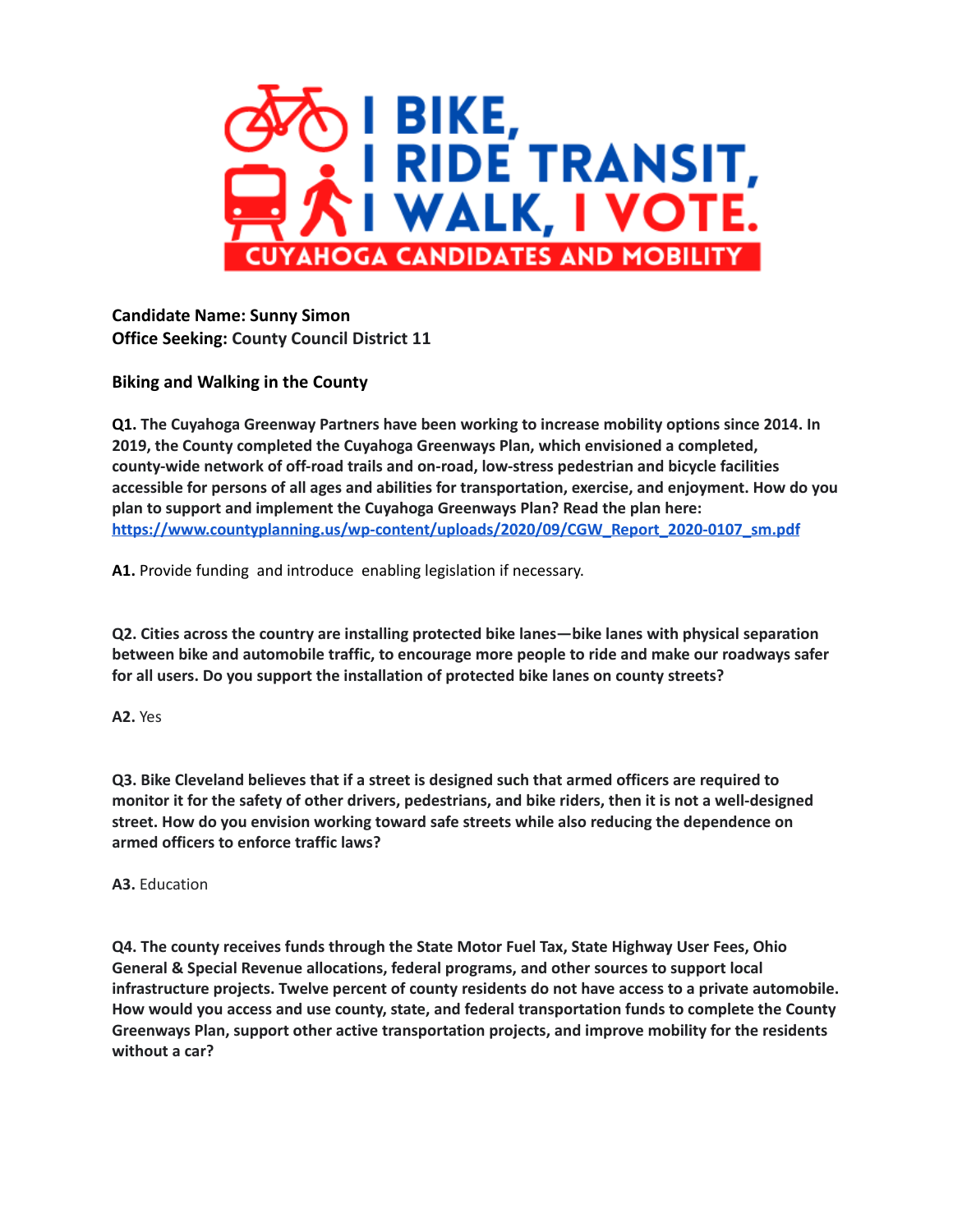**A4.** Consider public transportation access when approving new projects. County subsidizes RTA passes for County employees.

**Q5. The City of Cleveland is currently considering an updated Complete & Green Streets Ordinance which would alter the decision-making process and increase transparency around street design to improve the safety of all road users. Over 1,600 Complete Streets policies have been passed nationwide. Would you support a Complete & Green Streets ordinance at the county level? How would you implement this among the municipalities in the county? Read more about Complete Streets here: <https://smartgrowthamerica.org/program/national-complete-streets-coalition/>**

**A5.** In theory I would support a County ordinance . However , County does not have the ability to supersede local zoning codes. Instead County could help with zoning models for communities.

Q6. Bike and scooter share services (Bird, Lime, etc.) are currently only available in a few cities in **Cuyahoga County. Would you support the expansion of bike and scooter-share services across the county to improve access and mobility?**

**A6.** Yes, I already sponsored legislation for scooters.

## **Public Transit in the County**

**Q7. Transit service reduces emissions, lowers transportation costs, and improves street safety. Nonetheless, over the past 15 years, GCRTA service has been cut nearly 30% while fares have doubled. Cuyahoga County's 2019 Climate Action Plan states as a goal to "return public transit service and** ridership to 2006 levels by 2025" but the county has not taken any action to achieve this. In your **opinion, what actions are needed to increase public transit ridership in Cuyahoga County? Read the county 2019 Climate Action Plan here: <https://www.countyplanning.us/projects/climate-action-plan/>**

**A7.** Work with RTA Board and ask County lobbyists to work with state officials to maximize state funding.

**Q8. The HealthLine on Euclid Avenue is GCRTA's highest-ridership bus route. It is also the only Bus Rapid Transit (BRT) route in Northeast Ohio. Opened in 2008, GCRTA originally promoted a 28-minute trip from Public Square to East Cleveland, through University Circle. Due to removal of its proof-of-payment fare system and traffic signal priority, trips now take up to 42 minutes—just as long as the regular bus route it replaced. Will you commit to appointing GCRTA board members to fix the HealthLine and expand faster BRT to more corridors throughout Cuyahoga County? Read more about BRT here:**

**<https://www.itdp.org/library/standards-and-guides/the-bus-rapid-transit-standard/what-is-brt/>**

**A8.** County Council does not appoint board members.

**Q9. Since 1980, Cuyahoga County has been losing population. Suburban sprawl to neighboring counties has eroded the tax base GCRTA needs in order to provide transit service. As the population spreads out, maintaining the same level of transit service becomes more costly and less productive.**